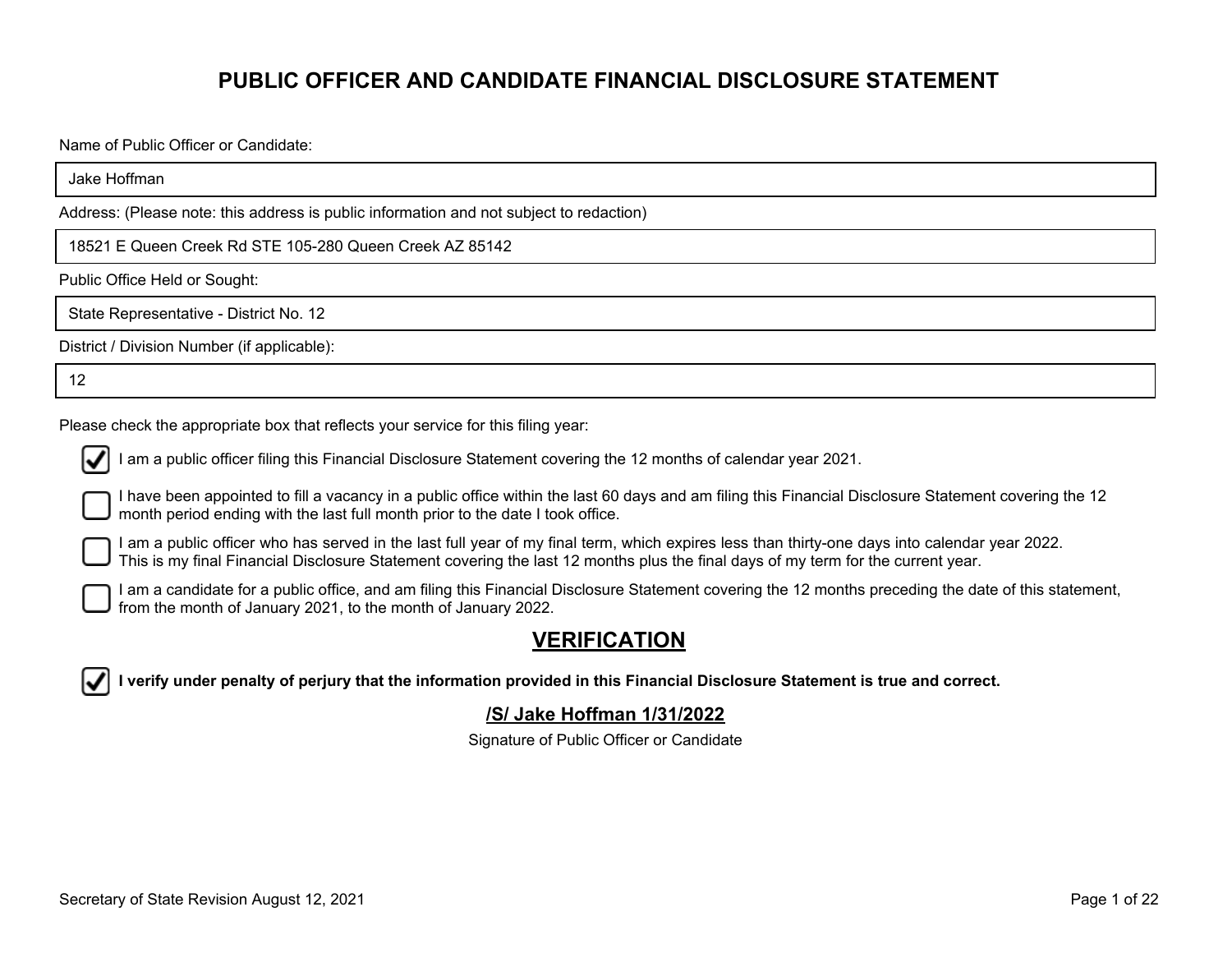## **A. PERSONAL FINANCIAL INTERESTS**

This section requires disclosure of your financial interests and/or the financial interests of the member(s) of your household.

#### **1. Identification of Household Members and Business Interests**

| What to disclose: If you are married, is your spouse a member of your household? $\boxed{\blacktriangledown}$ Yes $\boxed{\bigcap}$ No $\boxed{\bigcap}$ N/A (If not married/widowed, select N/A) |  |  |
|---------------------------------------------------------------------------------------------------------------------------------------------------------------------------------------------------|--|--|
| Are any minor children members of your household? $\bigcirc$ Yes (if yes, disclose how many) $\Big $ 5 $\Big $ $\bigcap$ No $\bigcap$ N/A (If no children, select N/A)                            |  |  |

For the remaining questions in this Financial Disclosure Statement, the term "member of your household" or "household member" will be defined as the person (s) who correspond to your "yes" answers above.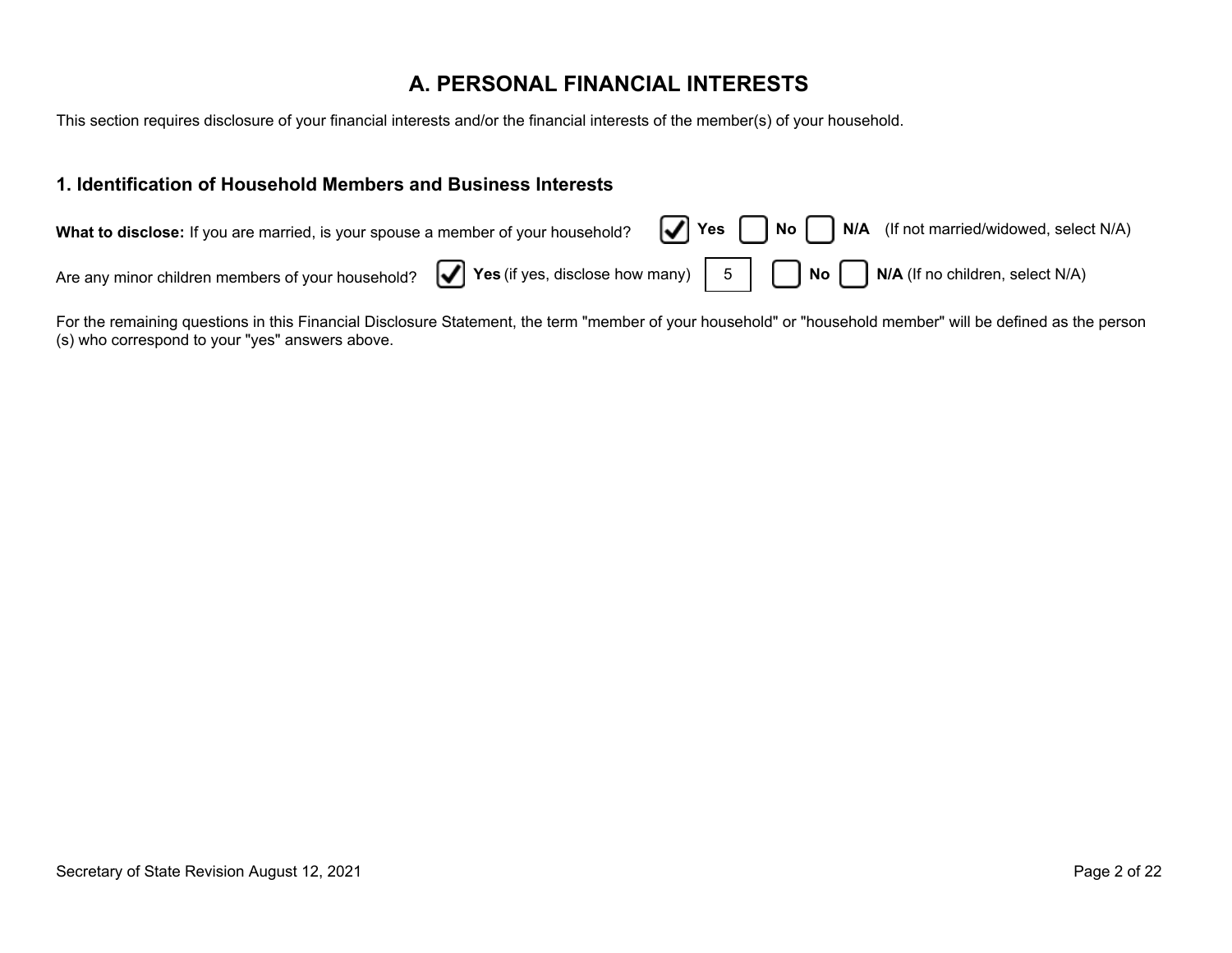#### **2. Sources of Personal Compensation**

**What to disclose:** In subsection (2)(a), provide the name and address of any employer and/or any other source of compensation who provided you or any member of your household more than \$1,000 (other than "Gifts") during the period covered by this report\*. Describe the nature of each and the type of services for which you or a member of your household were compensated.

\* Compensation is defined as "anything of value or advantage, present or prospective, including the forgiveness of debt." [A.R.S. § 38-541\(2\)](https://www.azleg.gov/viewdocument/?docName=https://www.azleg.gov/ars/38/00541.htm).

In subsection (2)(b), if applicable, list anything of value that any other person (outside your household) received for your, or a member of your household's, use or benefit. For example, if a person was paid by a third-party to be your personal housekeeper, identify that person, describe the nature of that person's services that benefited you, and provide information about the third-party who paid for the services on your behalf. **You need not disclose** income of a business, including money you or any member of your household received that constitutes income paid to a business that you or your household member owns or does business as. This type of business income will be disclosed in Question 12.

#### **Subsection (2)(a):**

| PUBLIC OFFICER OR HOUSEHOLD<br><b>MEMBER BENEFITED</b> | <b>NAME AND ADDRESS OF SOURCE</b><br><b>WHO PROVIDED COMPENSATION</b><br>> \$1,000             | <b>NATURE OF SOURCE OR</b><br><b>EMPLOYER'S BUSINESS</b> | NATURE OF SERVICES PROVIDED<br>BY PUBLIC OFFICER OR<br><b>HOUSEHOLD MEMBER</b> |
|--------------------------------------------------------|------------------------------------------------------------------------------------------------|----------------------------------------------------------|--------------------------------------------------------------------------------|
| Jake Hoffman                                           | Rally Forge LLC<br>18521 E Queen Creek Rd, STE 105-<br>503, Queen Creek AZ 85142               | Marketing & Advertising Agency                           | President & CEO                                                                |
| Jake Hoffman                                           | Town of Queen Creek<br>22350 S. Ellsworth Road                                                 | <b>Muncipal Government</b>                               | Councilman                                                                     |
| Jake Hoffman                                           | State of Arizona<br>1700 West Washington Street,<br>Phoenix, AZ                                | Legislature                                              | Legislation                                                                    |
| Jake Hoffman                                           | 1TEN LLC<br>18521 E Queen Creek Rd, STE 105-<br>503, Queen Creek, AZ 85142                     | <b>Advertising Agency</b>                                | Owner                                                                          |
| Jake Hoffman                                           | <b>Forged Communications</b><br>18521 E Queen Creek Rd, STE 105-<br>503, Queen Creek, AZ 85142 | <b>Communications Services</b>                           | Owner                                                                          |

**Subsection (2)(b) (if applicable):**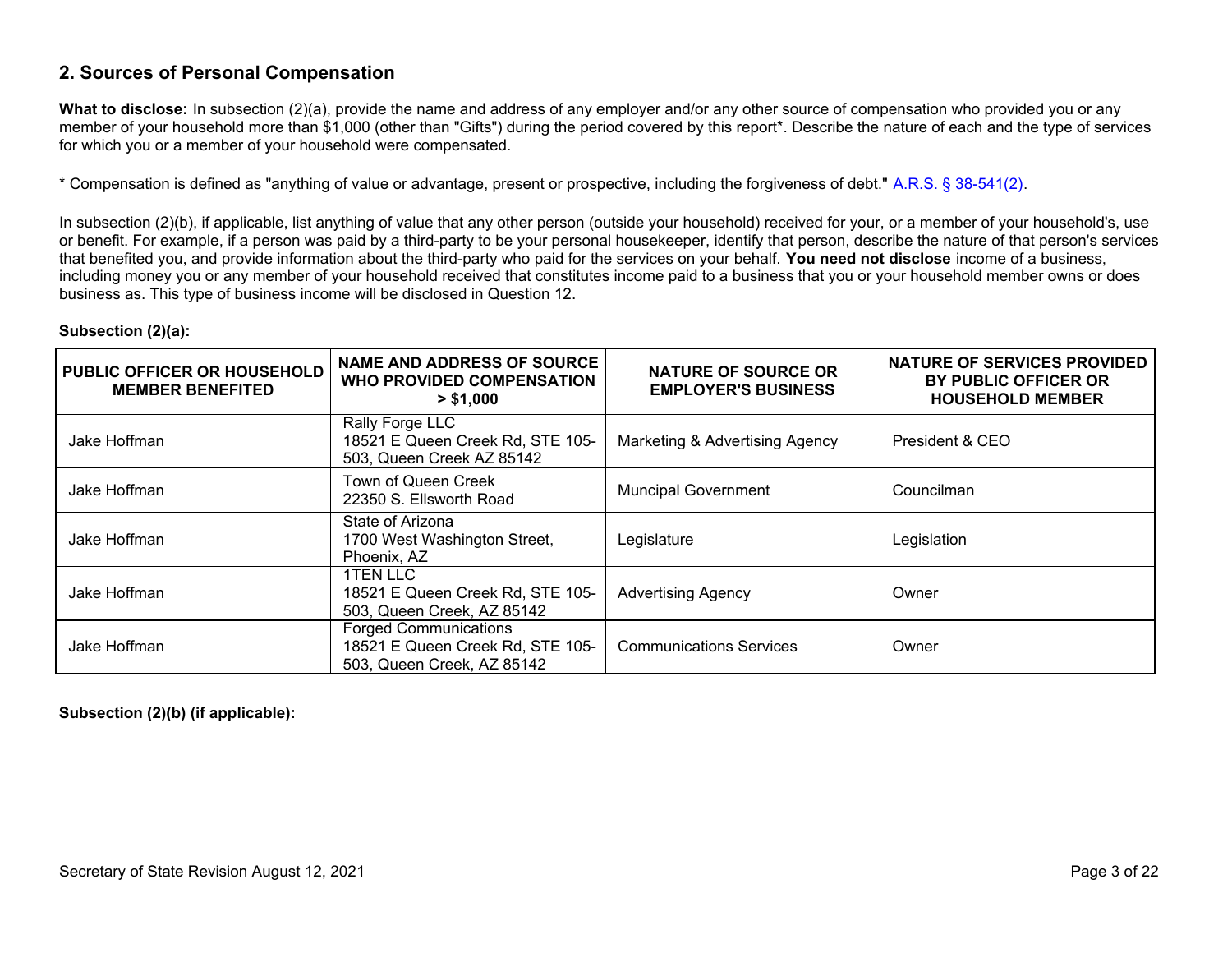# **2. Sources of Personal Compensation**

| PUBLIC OFFICER OR HOUSEHOLD  <br><b>MEMBER BENEFITED</b> | <b>NAME AND ADDRESS OF PERSON</b><br><b>WHO PROVIDED SERVICES</b><br>VALUED OVER \$1,000 FOR YOUR<br>OR YOUR HOUSEHOLD<br><b>MEMBER'S USE OR BENEFIT</b> | <b>NATURE OF SERVICES PROVIDED</b><br>BY PERSON FOR YOUR OR YOUR<br><b>HOUSEHOLD MEMBER'S USE OR</b><br><b>BENEFIT</b> | <b>NAME AND ADDRESS OF THIRD</b><br><b>PARTY WHO PAID FOR PERSON'S</b><br><b>SERVICES ON YOUR OR YOUR</b><br><b>HOUSEHOLD MEMBER'S BEHALF</b> |
|----------------------------------------------------------|----------------------------------------------------------------------------------------------------------------------------------------------------------|------------------------------------------------------------------------------------------------------------------------|-----------------------------------------------------------------------------------------------------------------------------------------------|
| N/A                                                      | N/A                                                                                                                                                      | N/A                                                                                                                    | N/A                                                                                                                                           |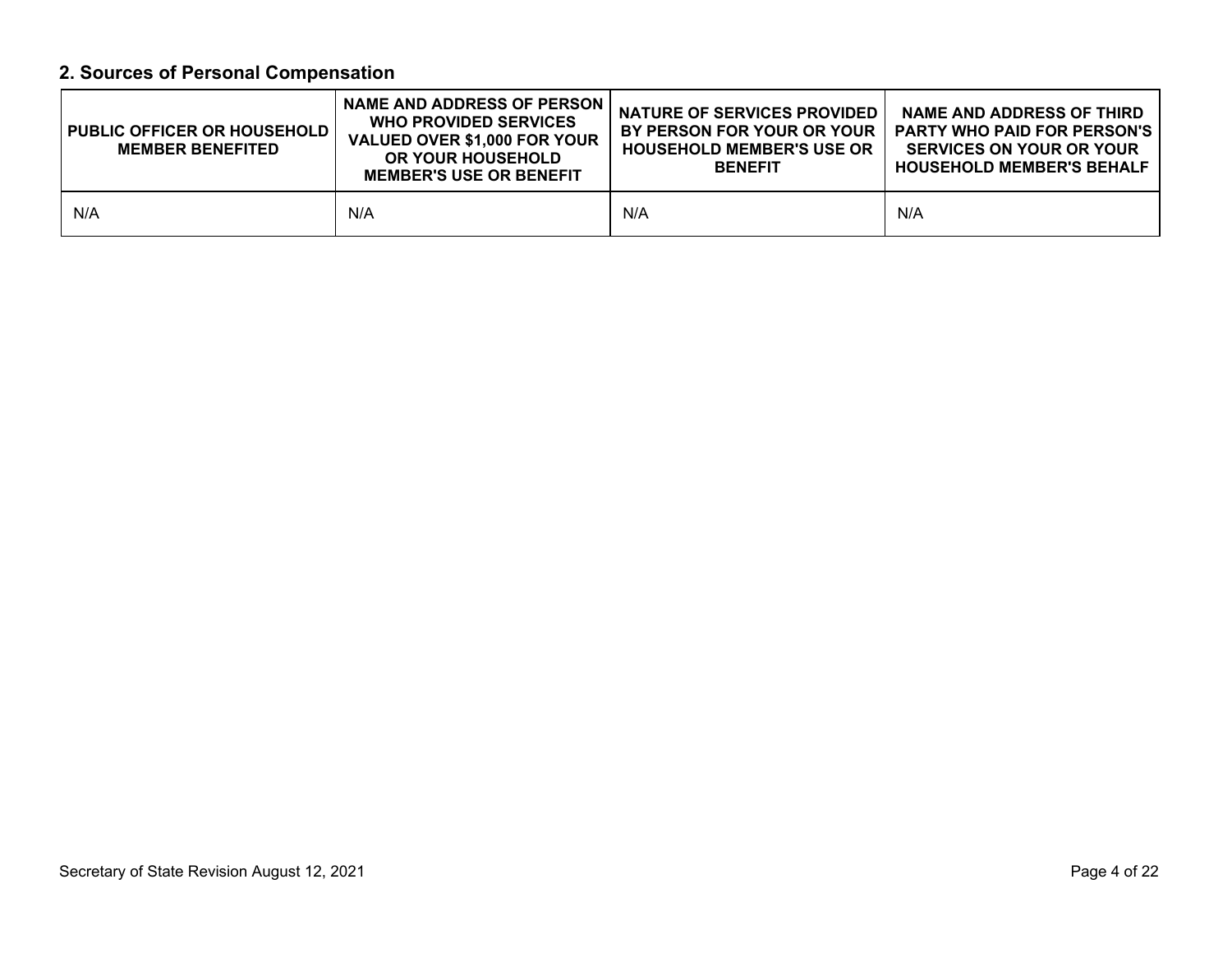#### **3. Professional, Occupational and Business Licenses**

**What to disclose:** List all professional, occupational or business licenses held by you or any member of your household at any time during the period covered by this Financial Disclosure Statement. This includes licenses in which you or a member of your household had an "interest," which includes (but is not limited to) any business license held by a "controlled" or "dependent" business as defined in Question 12.

| <b>I PUBLIC OFFICER OR HOUSEHOLD I</b> | <b>TYPE OF LICENSE</b> | <b>PERSON OR ENTITY HOLDING</b> | <b>JURISDICTION OR ENTITY THAT</b> |
|----------------------------------------|------------------------|---------------------------------|------------------------------------|
| <b>MEMBER</b>                          |                        | <b>THE LICENSE</b>              | <b>ISSUED LICENSE</b>              |
| Jake Hoffman                           | Real Estate            | DPR Realty LLC                  | Arizona Department of Real Estate  |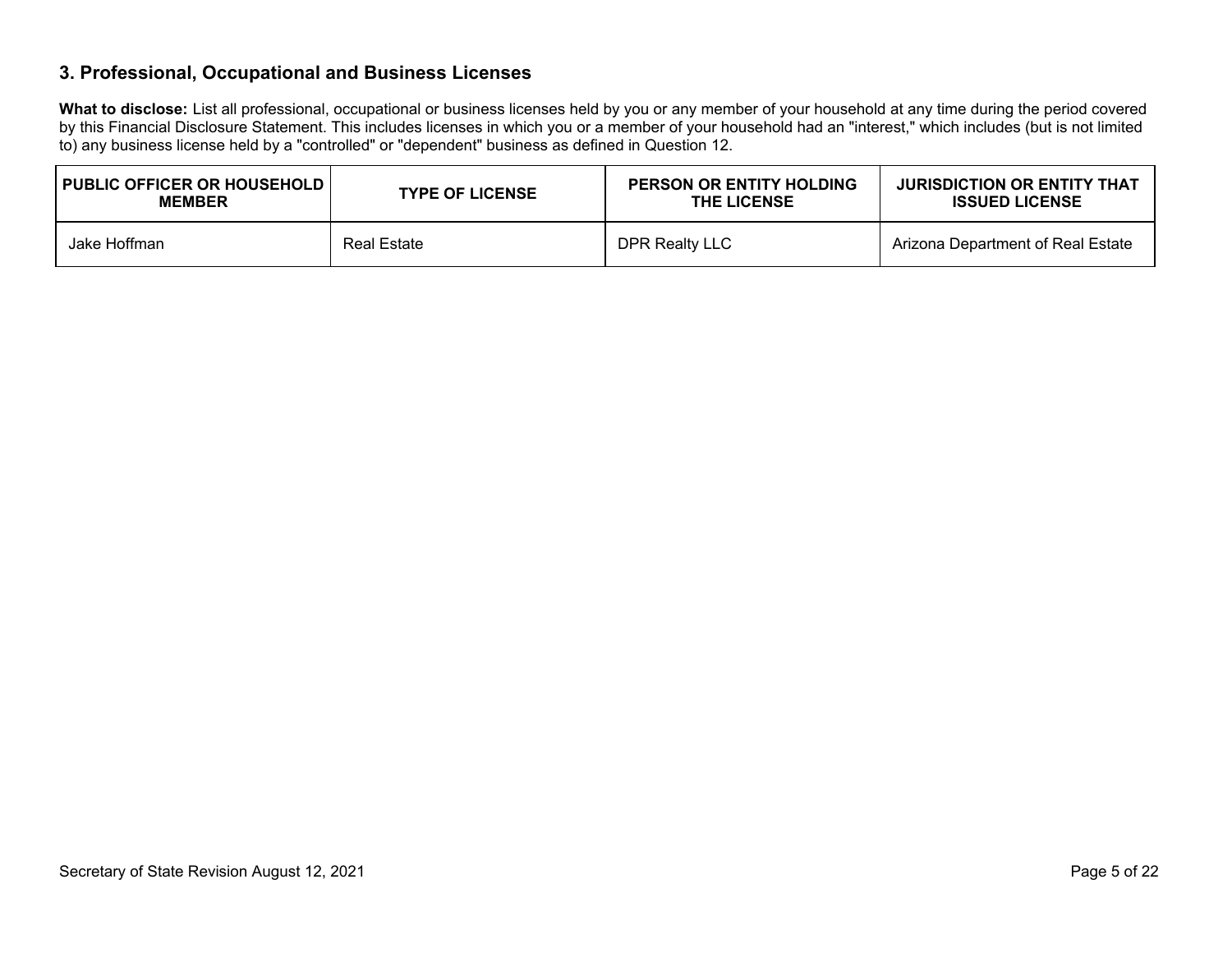#### **4. Personal Creditors**

**What to disclose:** The name and address of each creditor to whom you or a member of your household owed a qualifying personal debt over \$1,000 during any point during the period covered by this Financial Disclosure Statement.

Additionally, if the qualifying personal debt was either incurred for the first time or completely discharged (paid in full) during this period, list the date and check the applicable box to indicate whether it was incurred or discharged. Otherwise, check the box for "N/A" if the debt was not first incurred or fully discharged during the period covered by this Financial Disclosure Statement.

You need not disclose the following, which do not qualify as "personal debt":

- Debts resulting from the ordinary conduct of a business (these will be disclosed in Section B);
- Debts on any personal residence or recreational property;
- Debts on motor vehicles used primarily for personal purposes (not commercial purposes);
- Debts secured by cash values on life insurance;
- Debts owed to relatives;
- Personal credit card transactions or the value of any retail installment contracts you or your household member entered into.

| <b>PUBLIC OFFICER OR HOUSEHOLD MEMBER</b><br><b>OWING THE DEBT</b> | NAME AND ADDRESS OF CREDITOR (OR<br>PERSON TO WHOM PAYMENTS ARE MADE) | DISCLOSE IF THE DEBT WAS FIRST<br>INCURRED OR COMPLETELY DISCHARGED<br>DURING THIS REPORTING PERIOD |
|--------------------------------------------------------------------|-----------------------------------------------------------------------|-----------------------------------------------------------------------------------------------------|
| N/A                                                                | N/A                                                                   | N/A                                                                                                 |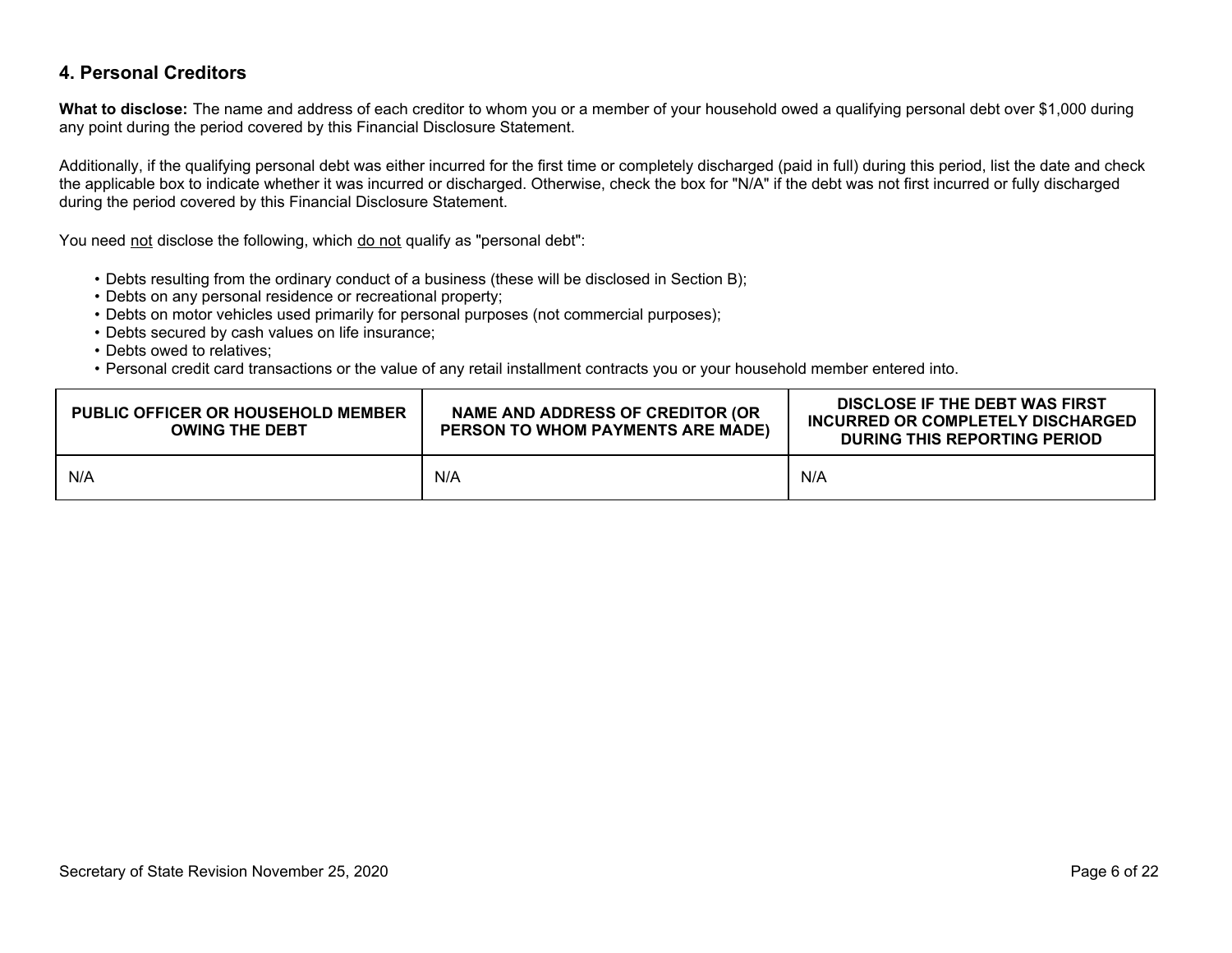#### **5. Personal Debtors**

**What to disclose:** The name of each debtor who owed you or a member of your household a debt over \$1,000 at any time during the period covered by this Financial Disclosure Statement, along with the approximate value of the debt by financial category.

Additionally, if the debt was either incurred for the first time or completely discharged (paid in full) during this period, list the date and check the box to indicate whether it was incurred or discharged. Otherwise, select "N/A" (for "not applicable") if the debt was not first incurred or fully discharged during the period covered by this Financial Disclosure Statement.

| <b>I PUBLIC OFFICER OR HOUSEHOLD I</b><br><b>MEMBER OWED THE DEBT</b> | <b>NAME OF DEBTOR</b> | <b>APPROXIMATE VALUE OF DEBT</b> | DISCLOSE IF THE DEBT WAS<br><b>FIRST INCURRED OR</b><br><b>COMPLETELY DISCHARGED</b><br>DURING THIS REPORTING PERIOD |
|-----------------------------------------------------------------------|-----------------------|----------------------------------|----------------------------------------------------------------------------------------------------------------------|
| N/A                                                                   | N/A                   | N/A                              | N/A                                                                                                                  |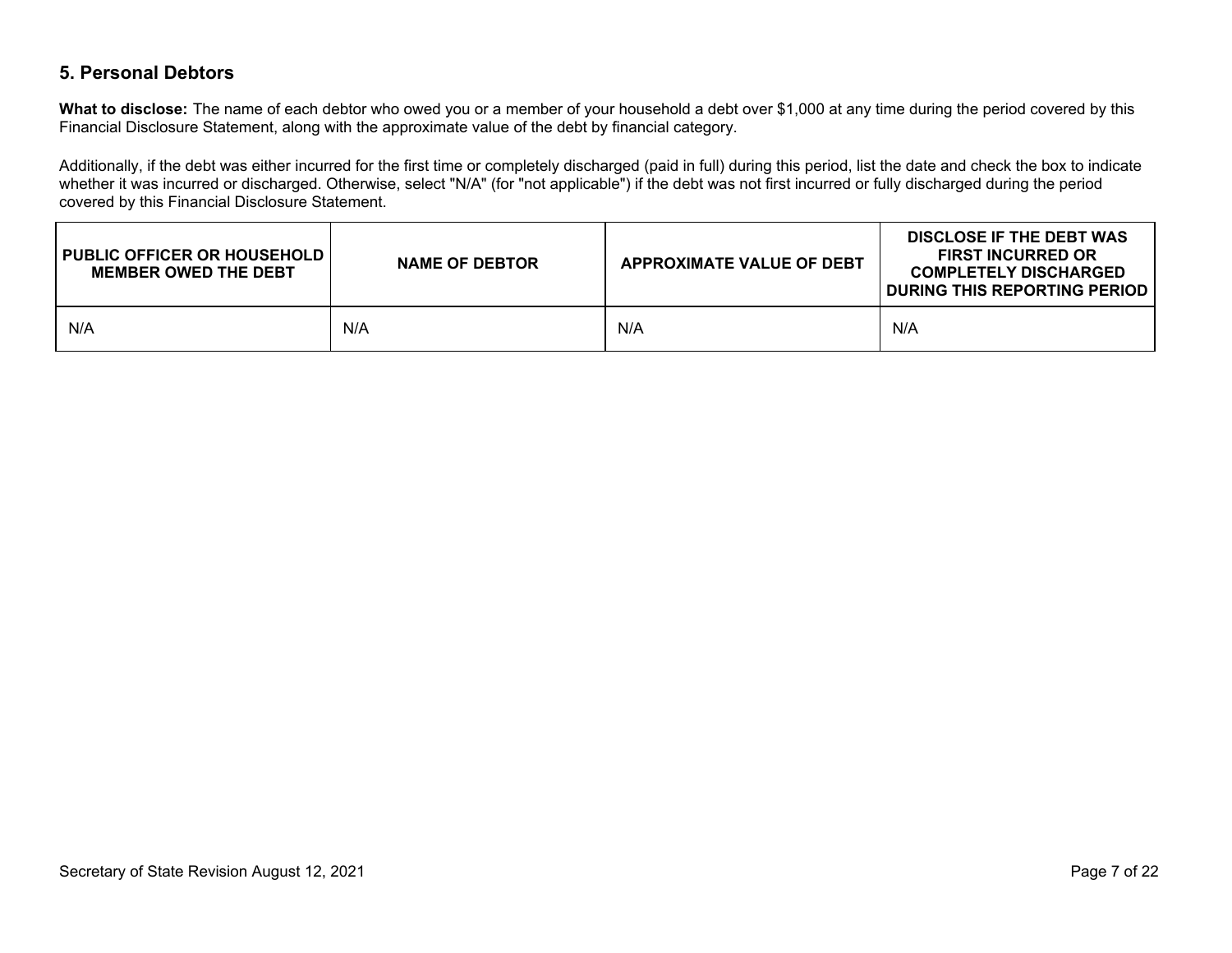#### **6. Gifts**

**What to disclose**: The name of the donor who gave you or a member of your household a single gift or an accumulation of gifts during the preceding calendar year with a cumulative value over \$500, subject to the exceptions listed in the below "You need not disclose" paragraph. A "gift" means a gratuity (tip), special discount, favor, hospitality, service, economic opportunity, loan or other benefit received without adequate consideration (reciprocal value) and not provided to members of the public at large (in other words, a personal benefit you or your household member received without providing an equivalent benefit in return).

**Please note**: the concept of a "gift" for purposes of this Financial Disclosure Statement is separate and distinct from the gift restrictions outlined in Arizona's lobbying statutes. Thus, disclosure in a lobbying report does not relieve you or a member of your household's duty to disclose gifts in this Financial Disclosure Statement.

You need not disclose the following, which do not qualify as "gifts":

- Gifts received by will;
- $\bullet$  Gift received by intestate succession (in other words, gifts distributed to you or a household member according to Arizona's intestate succession laws, not by will);
- Gift distributed from an *inter vivos* (living) or testamentary (by will) trust established by a spouse or family member;
- Gifts received from any other member of the household;
- Gifts received from parents, grandparents, siblings, children and grandchildren; or
- Political campaign contributions reported on campaign finance reports.

| PUBLIC OFFICER OR HOUSEHOLD MEMBER WHO RECEIVED GIFT(S)<br><b>OVER \$500</b> | <b>NAME OF GIFT DONOR</b> |
|------------------------------------------------------------------------------|---------------------------|
| N/A                                                                          | N/A                       |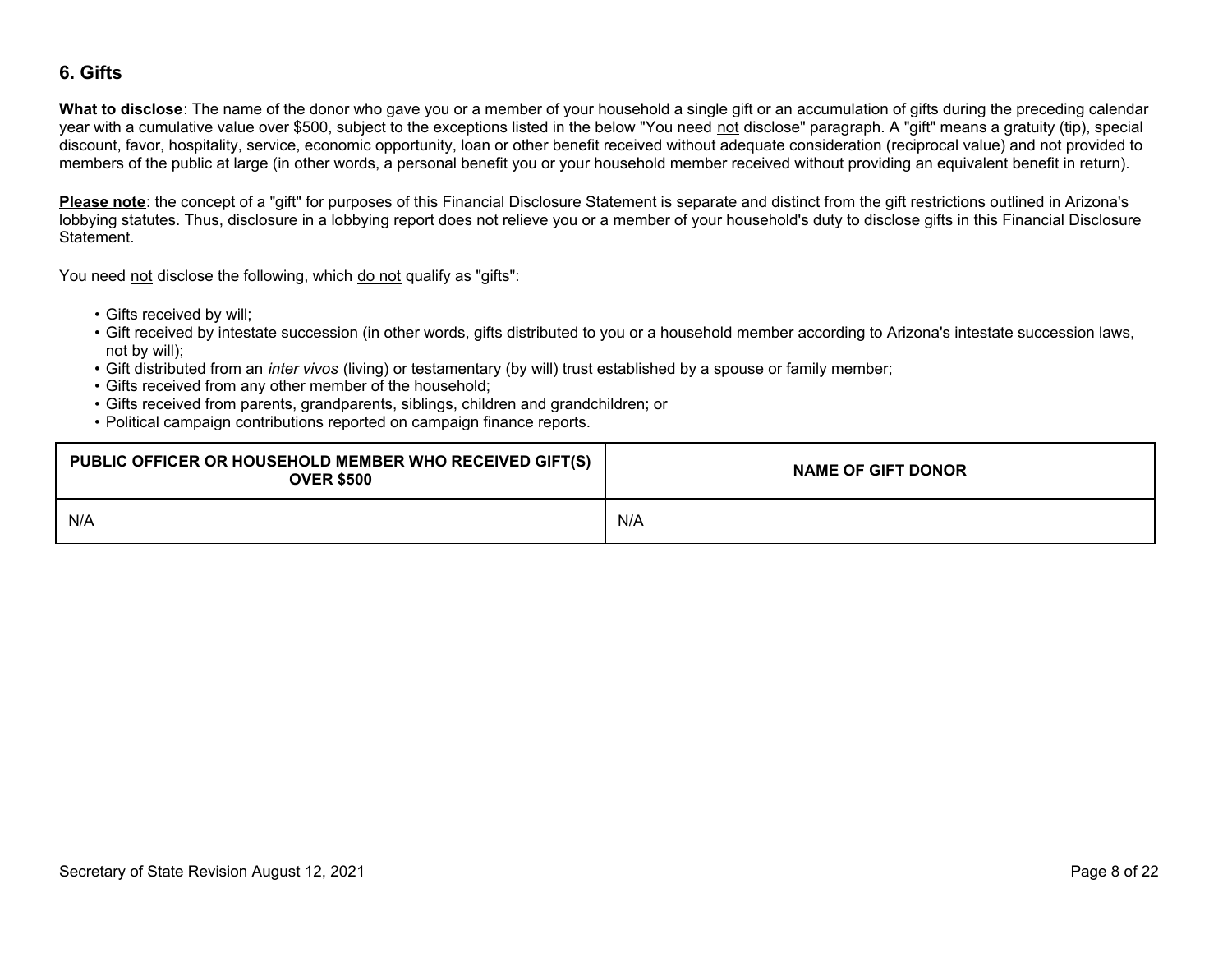#### **7. Office, Position or Fiduciary Relationship in Businesses, Nonprofit Organizations or Trusts**

**What to disclose**: The name and address of each business, organization, trust or nonprofit organization or association in which you or any member of your household held any office, position, or fiduciary relationship during the period covered by this Financial Disclosure Statement, including a description of the office, position or relationship.

| <b>PUBLIC OFFICER OR HOUSEHOLD MEMBER</b><br><b>HAVING THE REPORTABLE RELATIONSHIP</b> | <b>NAME AND ADDRESS OF BUSINESS,</b><br>ORGANIZATION, TRUST, OR NONPROFIT<br><b>ORGANIZATION OR ASSOCIATION</b> | <b>DESCRIPTION OF OFFICE, POSITION OR</b><br>FIDUCIATRY RELATIONSHIP HELD BY THE<br><b>PUBLIC OFFICER OR HOUSEHOLD MEMBER</b> |
|----------------------------------------------------------------------------------------|-----------------------------------------------------------------------------------------------------------------|-------------------------------------------------------------------------------------------------------------------------------|
| Jake Hoffman                                                                           | We The People USA Inc.<br>1837 S MESA DR, MESA, AZ 85210                                                        | <b>Director</b>                                                                                                               |
| Jake Hoffman<br>Spouse                                                                 | Hananiah Living Trust<br>18521 E Queen Creek Rd, STE 105-503, Queen<br>Creek, Arizona 85142                     | Trustee                                                                                                                       |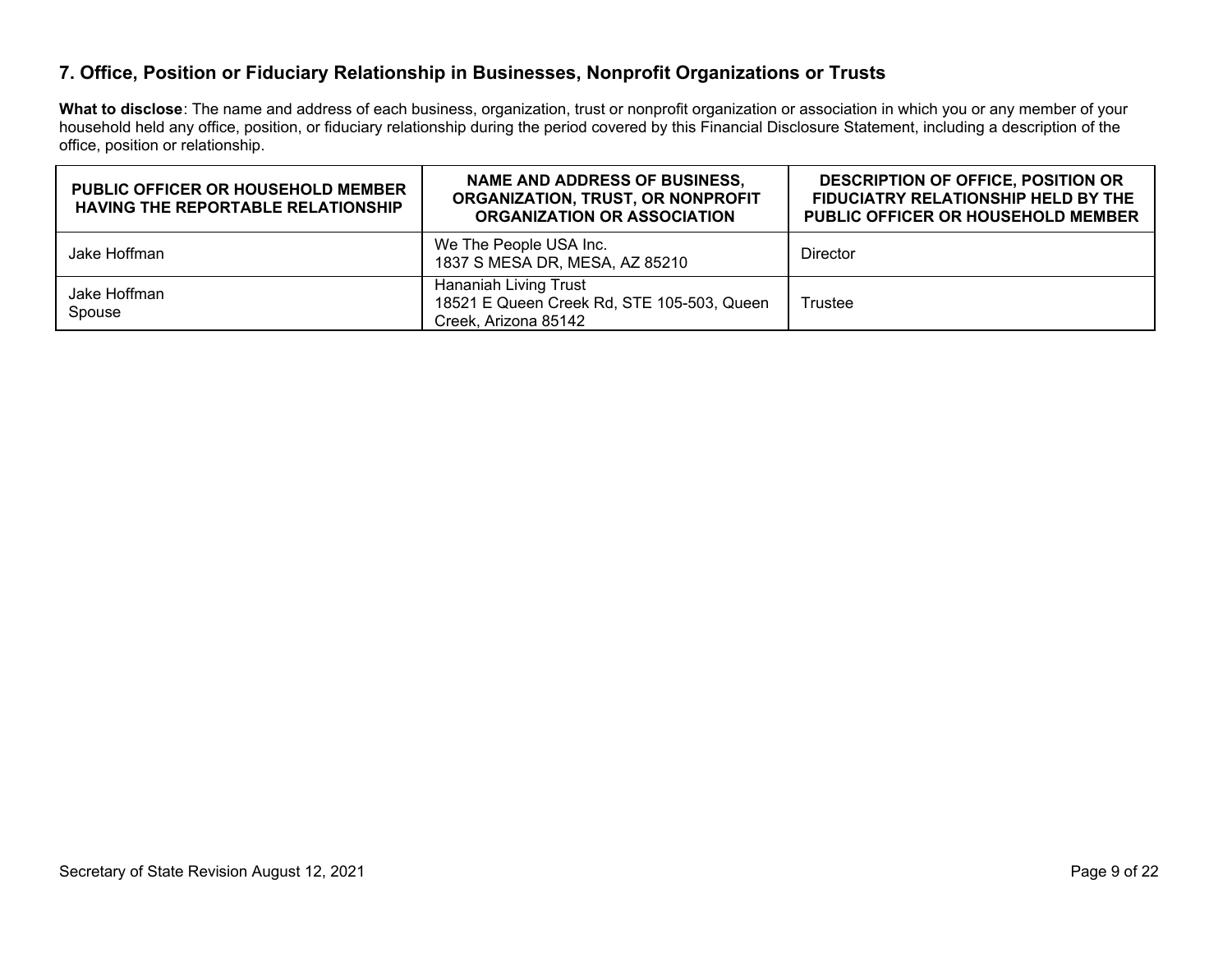#### **8. Ownership or Financial Interests in Businesses, Trusts or Investment Funds**

**What to disclose**: The name and address of each business, trust, or investment fund in which you or any member of your household had an ownership or beneficial interest of over \$1,000 during the period covered by this Financial Disclosure Statement. This includes stocks, annuities, mutual funds, or retirement funds. It also includes any financial interest in a limited liability company, partnership, joint venture, or sole proprietorship. Also, check the box to indicate the value of the interest.

| <b>PUBLIC OFFICER OR HOUSEHOLD  </b><br><b>MEMBER HAVING THE INTEREST</b> | <b>NAME AND ADDRESS OF</b><br><b>BUSINESS, TRUST OR</b><br><b>INVESTMENT FUND</b> | <b>DESCRIPTION OF THE BUSINESS.</b><br><b>TRUST OR INVESTMENT FUND</b> | APPROXIMATE EQUITY VALUE OF<br><b>THE INTEREST</b> |
|---------------------------------------------------------------------------|-----------------------------------------------------------------------------------|------------------------------------------------------------------------|----------------------------------------------------|
| N/A                                                                       | N/A                                                                               | N/A                                                                    | N/A                                                |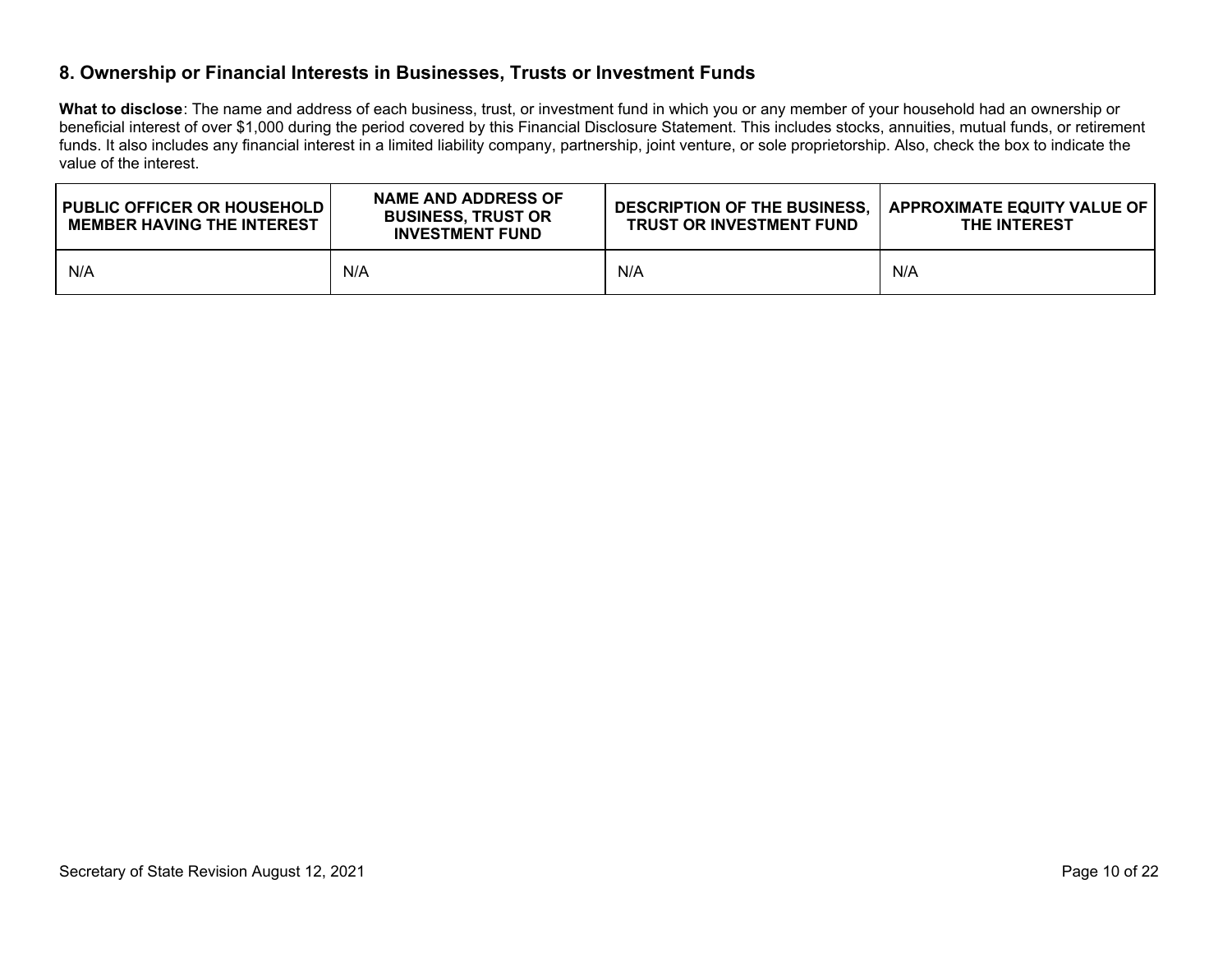#### **9. Ownership of Bonds**

**What to disclose**: Bonds issued by a state or local government agency worth more than \$1,000 that you or a member of your household held during the period covered by this Financial Disclosure Statement. Also, check the box to indicate the approximate value of the bonds.

Additionally, if the bonds were either acquired for the first time or completely divested (sold in full) during this period, list the date and check the box whether the bonds were acquired or divested. Otherwise, check "N/A" (for "not applicable") if the bonds were not first acquired or fully divested during the period covered by this Financial Disclosure Statement.

| <b>PUBLIC OFFICER OR HOUSEHOLD  </b><br><b>MEMBER ISSUED BONDS</b> | <b>ISSUING STATE OR LOCAL</b><br><b>GOVERNMENT AGENCY</b> | <b>APPROXIMATE VALUE OF BONDS</b> | <b>DISCLOSE IF THE BONDS WERE</b><br><b>FIRST ACQUIRED OR</b><br><b>COMPLETELY DISCHARGED</b><br><b>DURING THIS REPORTING PERIOD</b> |
|--------------------------------------------------------------------|-----------------------------------------------------------|-----------------------------------|--------------------------------------------------------------------------------------------------------------------------------------|
| N/A                                                                | N/A                                                       | N/A                               | N/A                                                                                                                                  |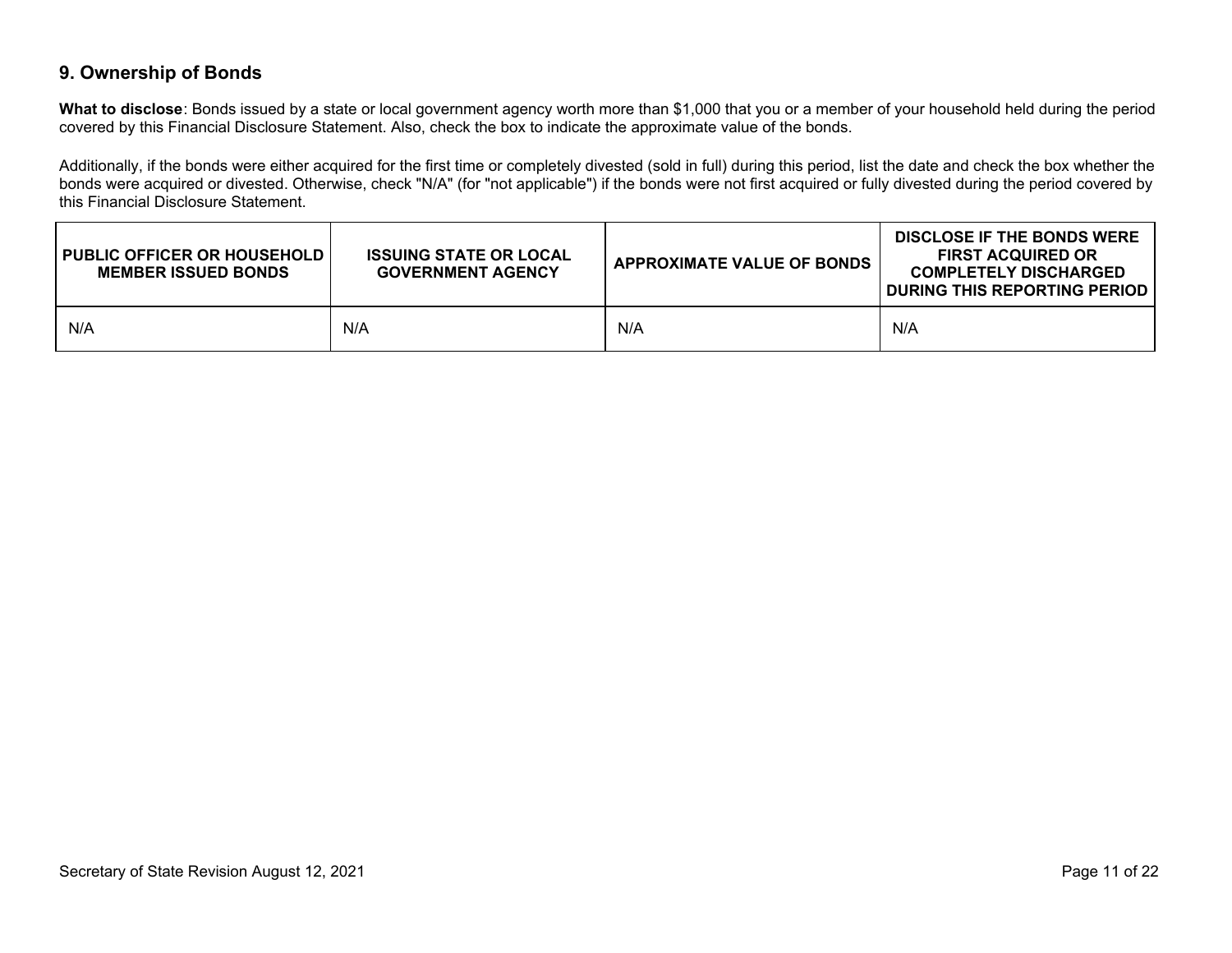#### **10. Real Property Ownership**

**What to disclose**: Arizona real property (land and improvements), which was owned by you or a member of your household during the period covered by this Financial Disclosure Statement, other than your primary residence or property you use for personal recreation. Also describe the property's location (city and state) and approximate size (acreage or square footage), and check the box to indicate the approximate value of the land.

Additionally, if the land was either acquired for the first time or completely divested (sold in full) during this period, list the date and check the box to indicate whether the land was acquired or divested. Otherwise, check "N/A" (for "not applicable") if the land was not first acquired or fully divested during the period covered by this Financial Disclosure Statement.

**You need not disclose:** Your primary residence or property you use for personal recreation.

| <b>I PUBLIC OFFICER OR HOUSEHOLD I</b><br><b>MEMBER THAT OWNS LAND</b> | LOCATION AND APPROXIMATE<br><b>SIZE</b> | <b>APPROXIMATE VALUE OF LAND</b> | <b>DISCLOSE IF THE LAND WAS</b><br><b>FIRST ACQUIRED OR</b><br><b>COMPLETELY DISCHARGED</b><br>DURING THIS REPORTING PERIOD |
|------------------------------------------------------------------------|-----------------------------------------|----------------------------------|-----------------------------------------------------------------------------------------------------------------------------|
| N/A                                                                    | N/A                                     | N/A                              | N/A                                                                                                                         |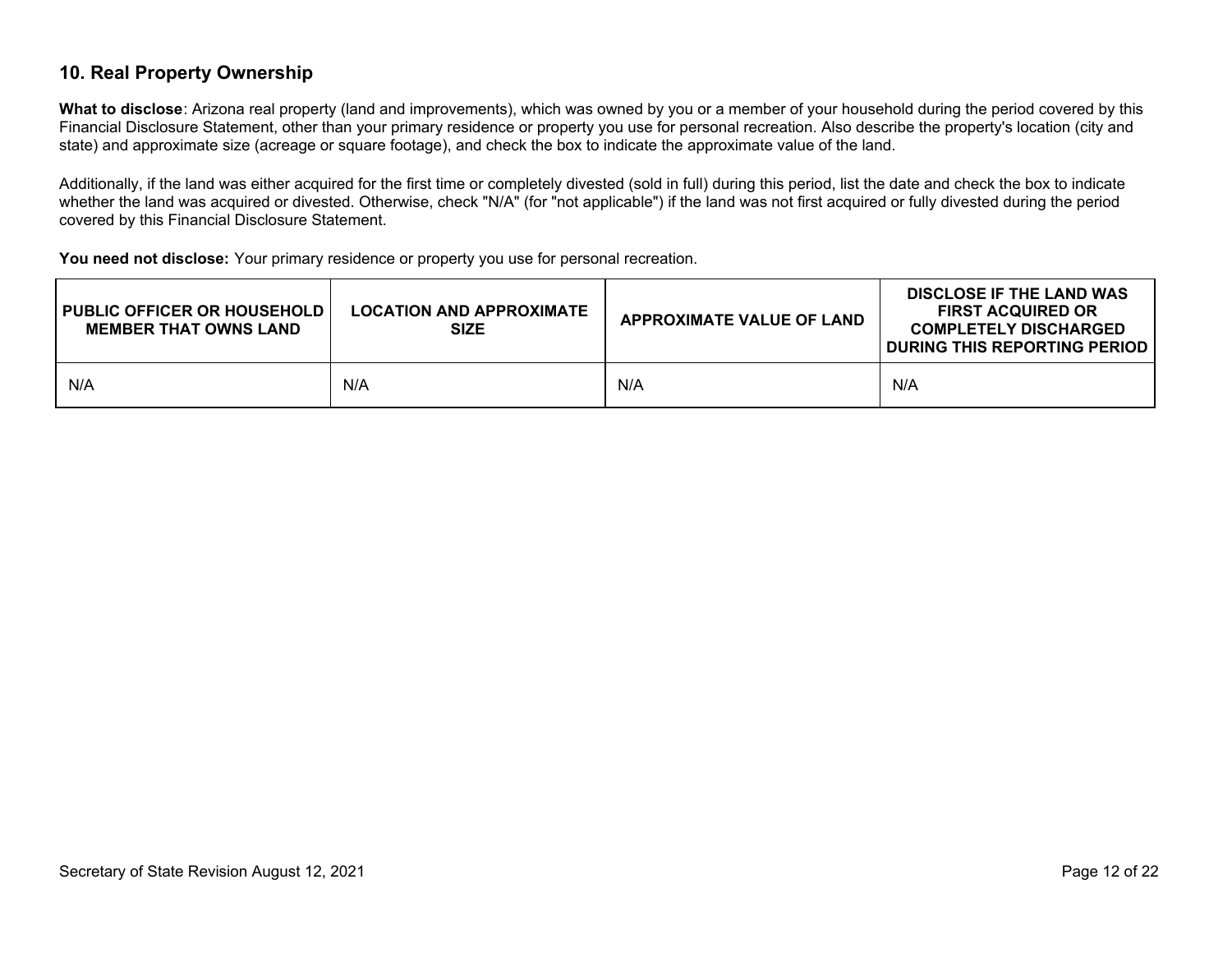### **11. Travel Expenses**

**What to disclose**: Each meeting, conference or other event during the period covered in this Financial Disclosure Statement where you participated in your official capacity and travel-related expenses of \$1,000 or more were paid on your behalf (or for which you were reimbursed) for that meeting, conference, or other event. "Travel-related expenses" include, but are not limited to, the value of transportation, meals, and lodging to attend the meeting, conference, or other event.

**You need not disclose:** Any meeting, conference, or other event where paid or reimbursed travel-related expenses were less than \$1,000 or your personal monies were expended related to the travel.

| NAME OF MEETING, CONFERENCE, OR EVENT<br>ATTENDED IN OFFICIAL CAPACITY AS PUBLIC<br><b>OFFICER</b> | <b>LOCATION</b> | AMOUNT OR VALUE OF TRAVEL COSTS |
|----------------------------------------------------------------------------------------------------|-----------------|---------------------------------|
| N/A                                                                                                | N/A             | N/A                             |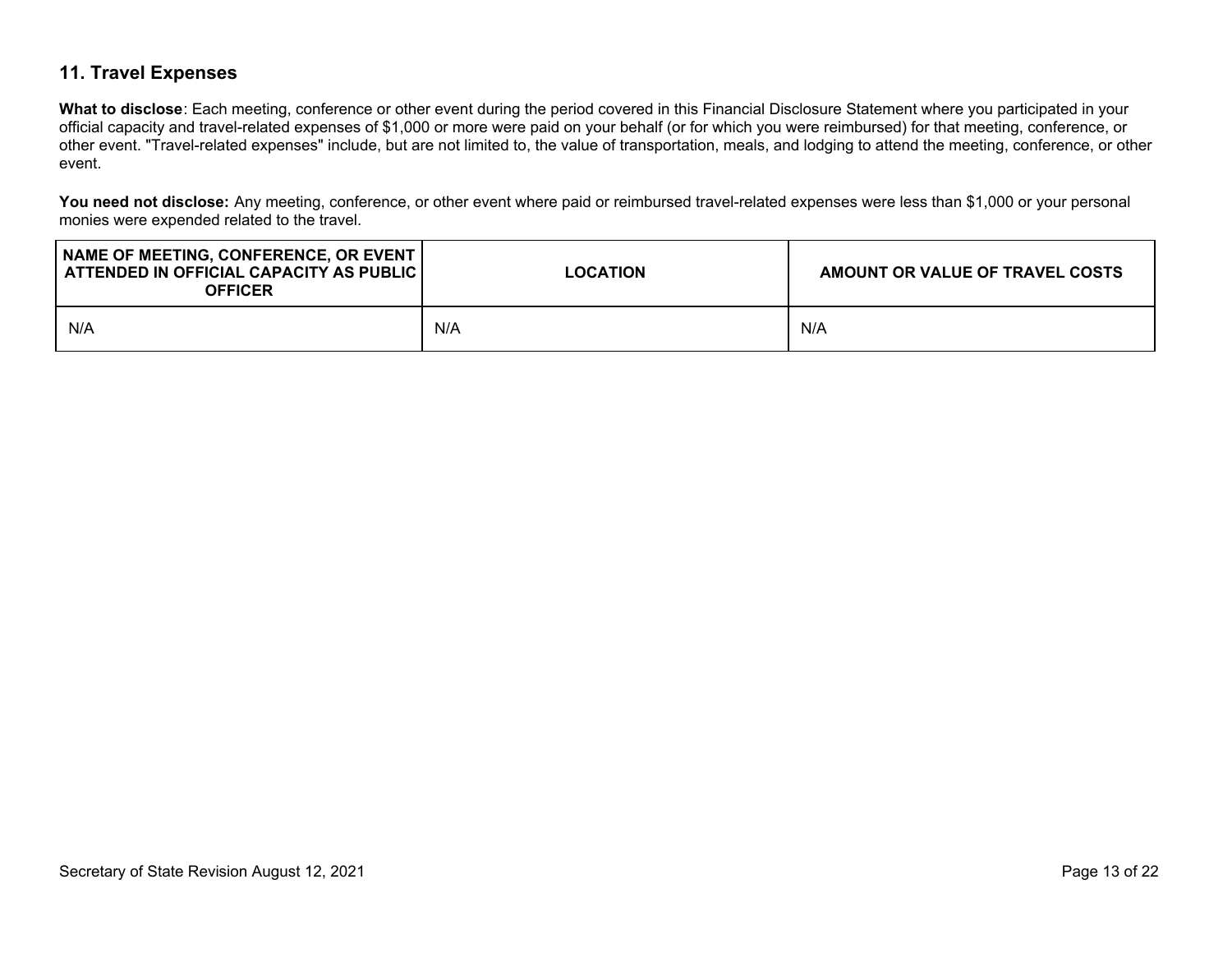## **B. BUSINESS FINANCIAL INTERESTS**

This section requires disclosure of any financial interests of a business owned by you or a member of your household.

#### **12. Business Names**

**What to disclose**: The name of any business under which you or any member of your household owns or did business under (in other words, if you or your household member were self-employed) during the period covered by this Financial Disclosure Statement, which include any corporations, limited liability companies, partnerships, sole proprietorships or any other type of business conducted under a trade name.

Also disclose if the named business is controlled or dependent. A business is "controlled" if you or any member of your household (individually or combined) had an ownership interest that amounts to more than 50%. A business is classified as "dependent," on the other hand, if: (1) you or any household member (individually or combined) had an ownership interest that amounts more than 10%; *and* (2) the business received more than \$10,000 from a single source during the period covered by this Financial Disclosure Statement, which amounted to more than 50% of the business' gross income for the period.

**Please note**: If the business was either controlled or dependent, check the box to indicate whether it was controlled or dependent. If the business was both controlled *and* dependent during the period covered by this Financial Disclosure Statement, check *both* boxes. Otherwise, leave the boxes blank.

**Please note**: If a business listed in the foregoing Question 12 was neither "controlled" nor "dependent" during the period covered by this Financial Disclosure Statement, you need not complete the remainder of this Financial Disclosure Statement with respect to that business. If none of the businesses listed in Question 12 were "controlled" or "dependent," you need not complete the remainder of this Financial Disclosure Statement.

| <b>PUBLIC OFFICER OR HOUSEHOLD MEMBER</b><br><b>OWNING THE BUSINESS</b> | <b>NAME AND ADDRESS OF BUSINESS</b>                                                              | <b>DISCLOSE IF THE BUSINESS IS</b><br>"CONTROLLED" BY OR "DEPENDENT" ON<br><b>YOU OR A HOUSEHOLD MEMBER</b> |
|-------------------------------------------------------------------------|--------------------------------------------------------------------------------------------------|-------------------------------------------------------------------------------------------------------------|
| Jake Hoffman                                                            | Rally Forge LLC<br>18521 E Queen Creek Rd, STE 105-503, Queen<br>Creek AZ 85142                  | Controlled                                                                                                  |
| Jake Hoffman                                                            | Hananiah Group LLC<br>18521 E Queen Creek Rd, STE 105-503, Queen<br>Creek, AZ 85142              | Controlled                                                                                                  |
| Jake Hoffman<br>Spouse                                                  | <b>Baby Bumper LLC</b><br>18521 E Queen Creek Rd, STE 105-503, Queen<br>Creek, AZ 85142          | Controlled                                                                                                  |
| Jake Hoffman                                                            | <b>Forged Public Affairs LLC</b><br>18521 E Queen Creek Rd, STE 105-503, Queen<br>Creek AZ 85142 | Controlled                                                                                                  |
| Jake Hoffman                                                            | <b>Forged Communications LLC</b><br>18521 E Queen Creek Rd, STE 105-503, Queen<br>Creek AZ 85142 | Controlled                                                                                                  |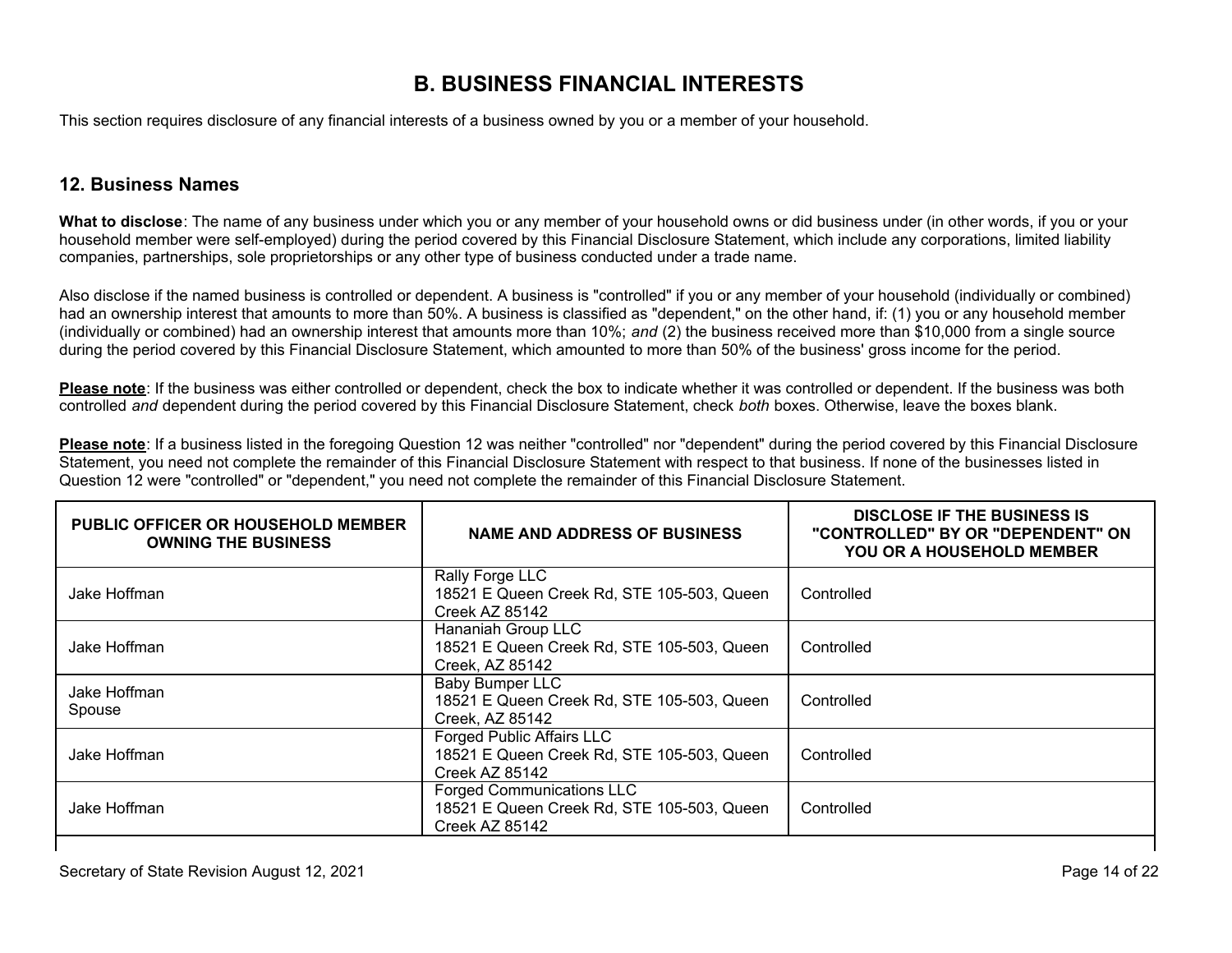# **B. BUSINESS FINANCIAL INTERESTS**

This section requires disclosure of any financial interests of a business owned by you or a member of your household.

#### **12. Business Names**

| Jake Hoffman           | <b>AmFi Partners LLC</b><br>18521 E Queen Creek Rd, STE 105-503, Queen<br>Creek, AZ 85142 | Controlled |
|------------------------|-------------------------------------------------------------------------------------------|------------|
| Jake Hoffman           | J2415 Reinsurance Company, Inc.<br>1225 N Main St., Meridian, ID 83642                    | Controlled |
| Jake Hoffman           | 1518 LP<br>18521 E Queen Creek Rd, STE 105-503, Queen<br>Creek, AZ 85142                  | Controlled |
| Jake Hoffman<br>Spouse | 110 Management LLC<br>18521 E Queen Creek Rd, STE 105-503, Queen<br>Creek, AZ 85142       | Controlled |
| Jake Hoffman           | <b>1TEN LLC</b><br>18521 E Queen Creek Rd, STE 105-503, Queen<br>Creek, AZ 85142          | Controlled |
| Jake Hoffman           | e37 Technologies LLC<br>18521 E Queen Creek Rd, STE 105-503, Queen<br>Creek, AZ 85142     | Controlled |
| Jake Hoffman           | 414 Group LLC<br>18521 E Queen Creek Rd, STE 105-503, Queen<br>Creek, AZ 85142            | Controlled |
| Jake Hoffman           | AlignPay LLC<br>67 South Higley Road, STE 103-624, Gilbert, AZ<br>85296                   | Controlled |
| Jake Hoffman           | AlignAct LLC<br>67 South Higley Road, STE 103-624, Gilbert, AZ<br>85296                   | Controlled |
| Jake Hoffman           | Align For Freedom LLC<br>67 South Higley Road, STE 103-624, Gilbert, AZ<br>85296          | Controlled |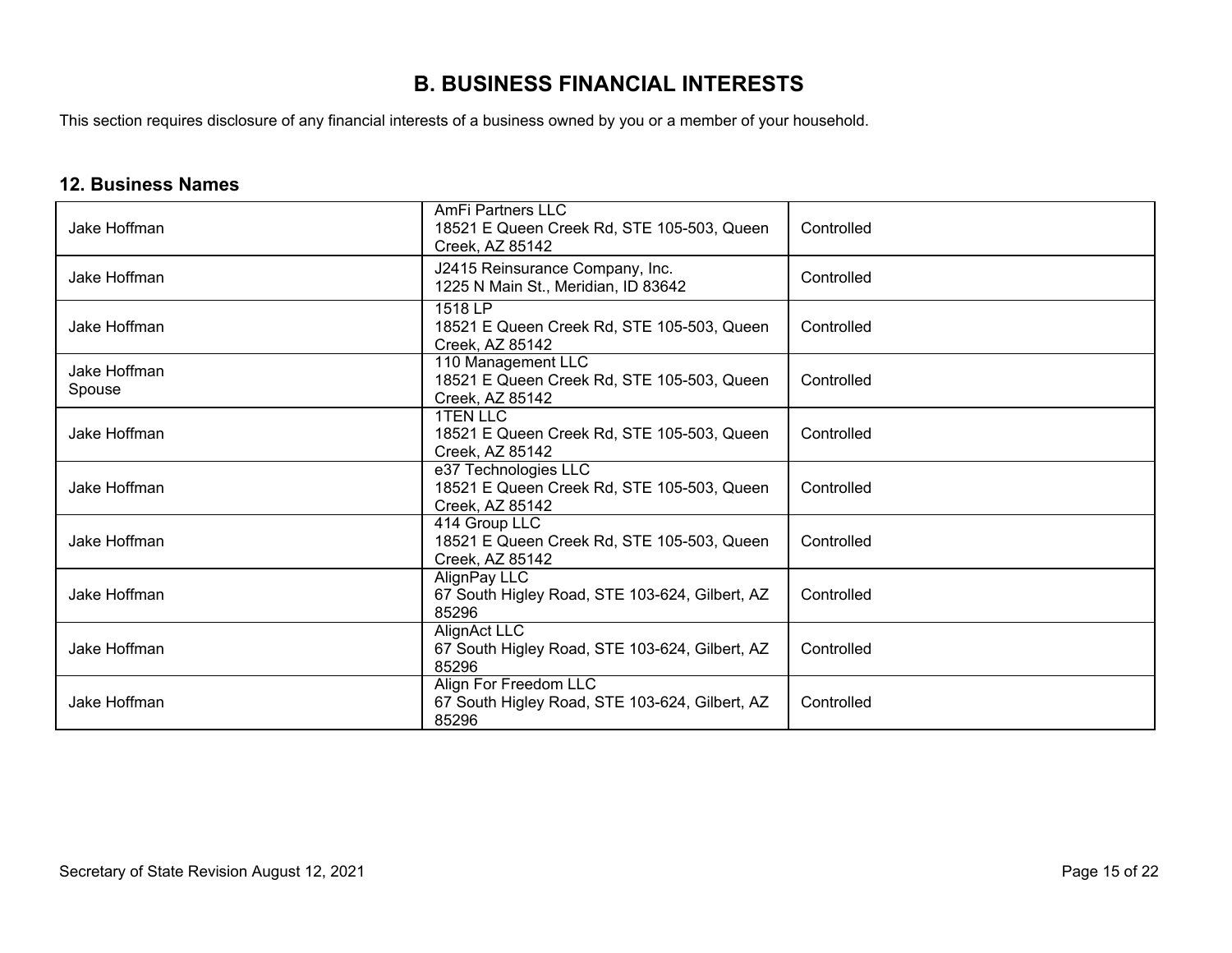#### **13. Controlled Business Information**

**What to disclose**: The name of each controlled business listed in Question 12, and the goods or services provided by the business. If a single client or customer (whether a person or business) accounts for more than \$10,000 and 25% of the business' gross income during the period covered by this Financial Disclosure Statement, the client or customer is deemed a "major client" and therefore you must describe what your business provided to this major client in the third column. Also, if the major client is a business, please describe the client's type of business activities in the final column (but if the major client is an individual, write "N/A" for "not applicable"). If the business does not have a major client, write "N/A" for "not applicable."

You need not disclose: The name of any major client, or the activities of any major client that is an individual. If you or your household member does not own a business, or if your or your household member's business is not a controlled business, you may leave this question blank.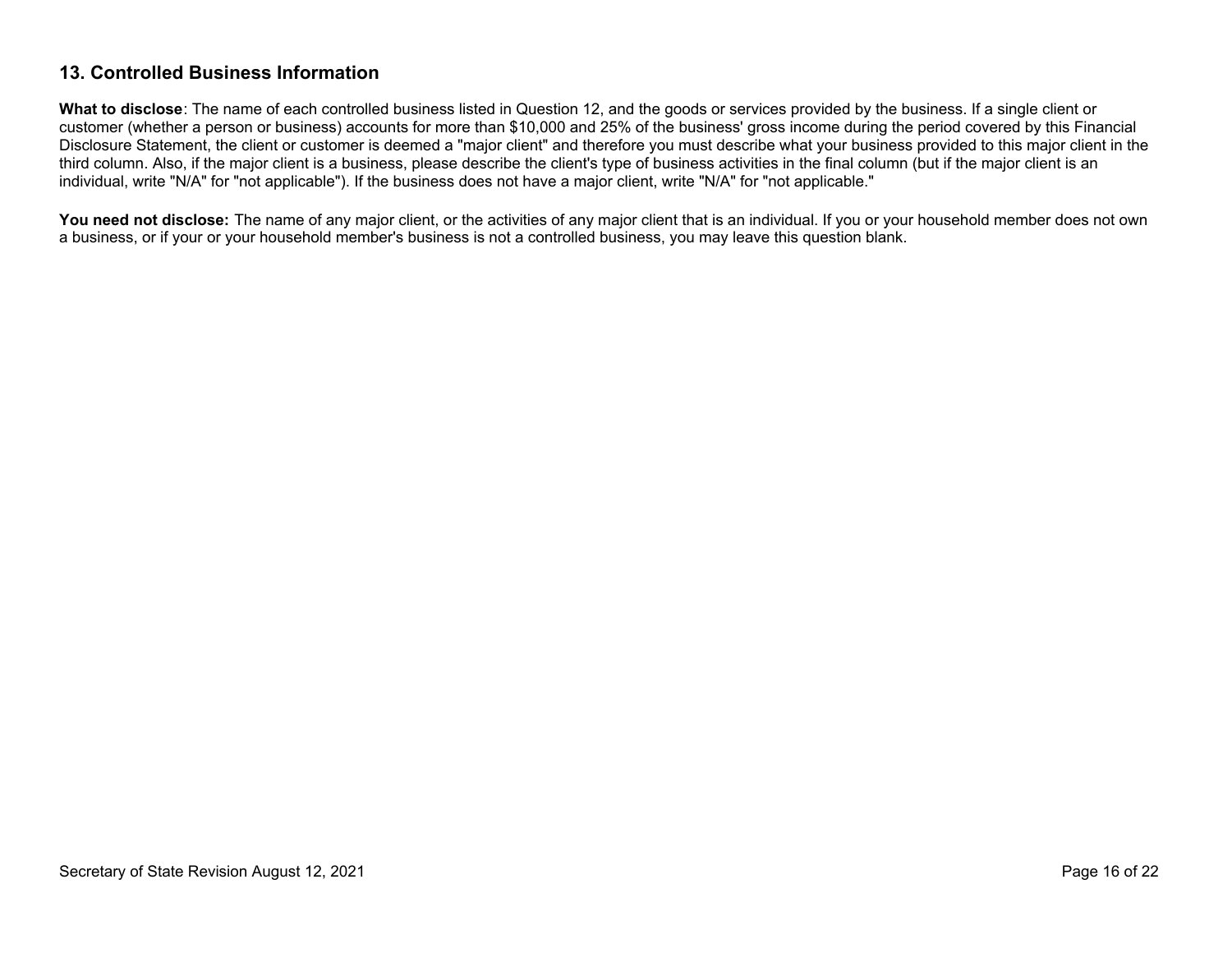### **13. Controlled Business Information**

| <b>NAME OF YOUR OR YOUR</b><br><b>HOUSEHOLD MEMBER'S</b><br><b>CONTROLLED BUSINESS</b> | <b>GOODS OR SERVICES PROVIDED</b><br>BY THE CONTROLLED BUSINESS | <b>DESCRIBE WHAT YOUR</b><br><b>BUSINESS PROVIDES TO ITS</b><br><b>MAJOR CLIENT</b> | <b>TYPE OF BUSINESS ACTIVITIES</b><br>OF THE MAJOR CLIENT (IF A<br><b>BUSINESS)</b> |
|----------------------------------------------------------------------------------------|-----------------------------------------------------------------|-------------------------------------------------------------------------------------|-------------------------------------------------------------------------------------|
| Rally Forge LLC                                                                        | Communications, Marketing &<br><b>Advertising Services</b>      | n/a                                                                                 | n/a                                                                                 |
| Hananiah Group LLC                                                                     | <b>Real Estate Rehabilitation</b>                               | n/a                                                                                 | n/a                                                                                 |
| <b>Baby Bumper LLC</b>                                                                 | Baby safety products                                            | n/a                                                                                 | n/a                                                                                 |
| <b>Forged Public Affairs LLC</b>                                                       | <b>Public Relations Services</b>                                | n/a                                                                                 | n/a                                                                                 |
| <b>Forged Communications LLC</b>                                                       | <b>Communications &amp; Advertising</b><br>Services             | n/a                                                                                 | n/a                                                                                 |
| <b>AmFi Partners LLC</b>                                                               | n/a. inactive                                                   | n/a                                                                                 | n/a                                                                                 |
| J2415 Reinsurance Company, Inc.                                                        | Reinsurance                                                     | n/a                                                                                 | n/a                                                                                 |
| 1518 LP                                                                                | Management                                                      | n/a                                                                                 | n/a                                                                                 |
| 110 Management LLC                                                                     | Management                                                      | n/a                                                                                 | n/a                                                                                 |
| <b>1TEN LLC</b>                                                                        | <b>Advertising Services</b>                                     | <b>Advertising Services</b>                                                         | Charity                                                                             |
| e37 Technologies LLC                                                                   | Technology & Software Solutions                                 | n/a                                                                                 | n/a                                                                                 |
| 414 Group LLC                                                                          | <b>Management Services</b>                                      | n/a                                                                                 | n/a                                                                                 |
| AlignPay LLC                                                                           | <b>Payment Processing Solutions</b>                             | n/a                                                                                 | n/a                                                                                 |
| AlignAct LLC                                                                           | <b>Public Engagement Software</b>                               | n/a                                                                                 | n/a                                                                                 |
| Align For Freedom LLC                                                                  | <b>Management Services</b>                                      | n/a                                                                                 | n/a                                                                                 |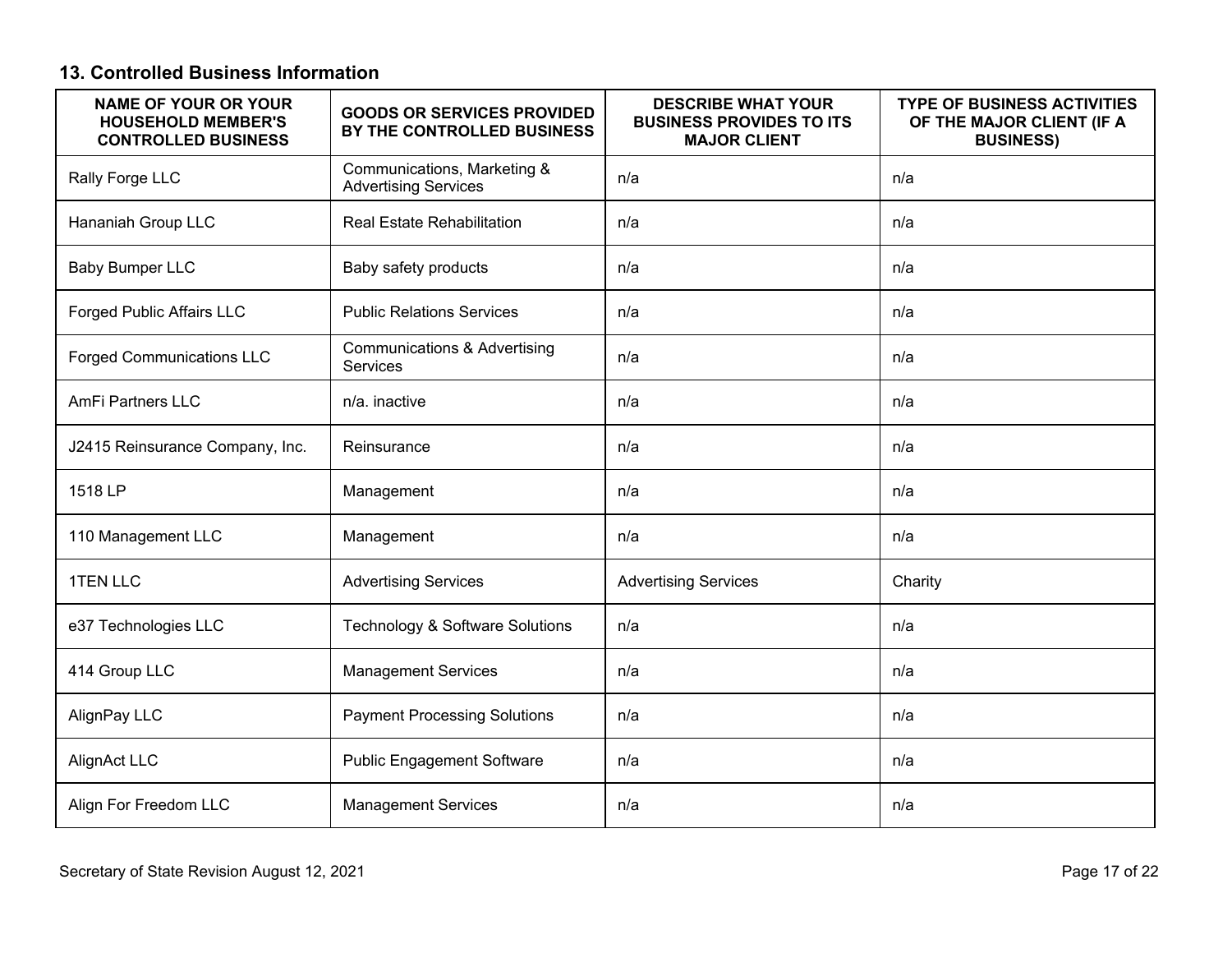### **13. Controlled Business Information**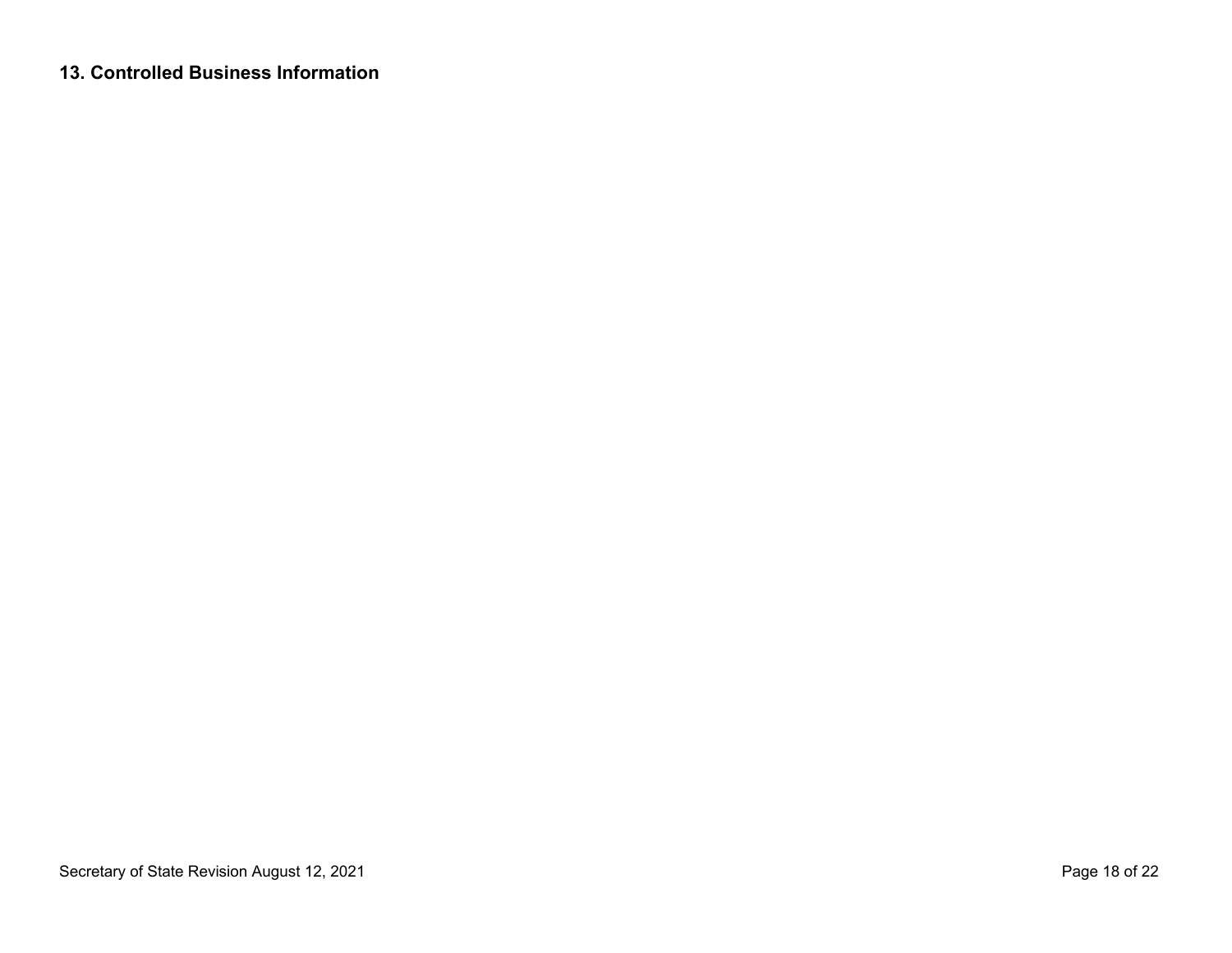#### **14. Dependent Business Information**

**What to disclose**: The name of each dependent business listed in Question 12, and the goods or services provided by the business. You must describe what your business provided to its major "source of compensation"\* in the third column below. Also, if the "source of compensation" is a business, please describe the type of business activities it performs in the final column below (but if the "source of compensation" is an individual, write "N/A" for "not applicable" in the final column below).

If the dependent business is also a controlled business, disclose the business only in Question 13 and leave this question blank.

You need not disclose: The name of any "source of compensation," or the activities of any "source of compensation" that is an individual. If you or your household member does not own a business, or if your or your household member's business is not a dependent business, you may leave this question blank.

\* For this section, "source of compensation" is defined as a person or a business that accounts for more than \$10,000 and 50% of the dependent business' gross income during the reporting period.

| NAME OF YOUR OR YOUR<br><b>HOUSEHOLD MEMBER'S</b><br><b>DEPENDENT BUSINESS</b> | <b>GOODS OR SERVICES PROVIDED</b><br>BY THE DEPDENDENT BUSINESS | <b>DESCRIBE WHAT YOUR</b><br><b>BUSINESS PROVIDES TO SOURCE</b><br>OF COMPENSATION | <b>TYPE OF BUSINESS ACTIVITIES</b><br>OF THE SOURCE OF<br><b>COMPENSATION (IF A BUSINESS)</b> |
|--------------------------------------------------------------------------------|-----------------------------------------------------------------|------------------------------------------------------------------------------------|-----------------------------------------------------------------------------------------------|
| N/A                                                                            | N/A                                                             | N/A                                                                                | N/A                                                                                           |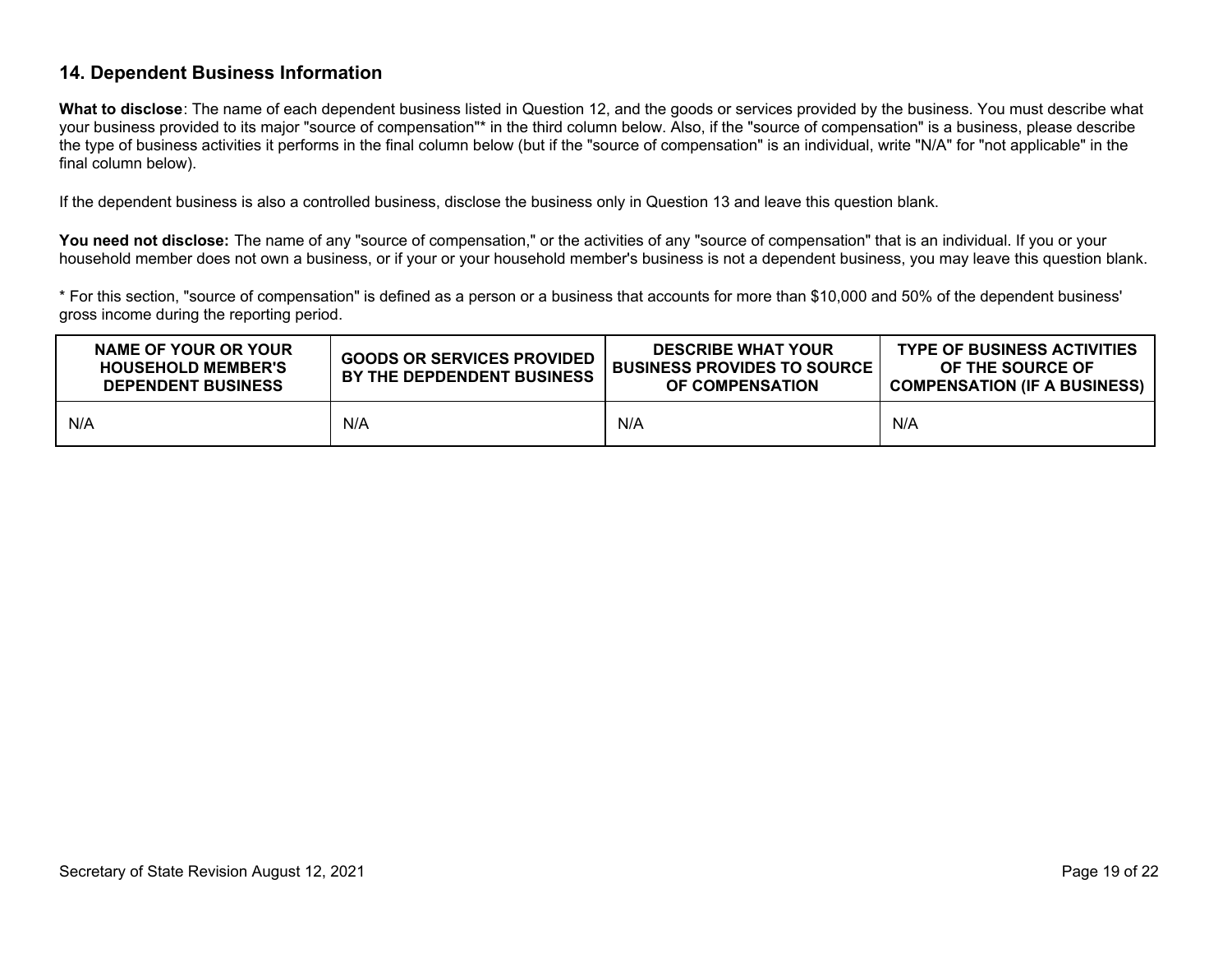#### **15. Real Property Owned by a Controlled or Dependent Business**

**What to disclose**: Arizona real property (land and improvements), which was owned by a controlled or dependent business during the period covered by this Financial Disclosure Statement. Also describe the property's location (city and state) and approximate size (acreage or square footage), and check the box to indicate the approximate value of the land. If the business is one that deals in real property and improvements, check the box that corresponds to the aggregate value of all parcels held by the business during the period covered by this Financial Disclosure Statement.

Additionally, if the land was either acquired for the first time or completely divested (sold in full) during this period, list the date and check whether the land was acquired or divested. Otherwise, check "N/A" (for "not applicable") if the land was not first acquired or fully divested during the period covered by this Financial Disclosure Statement.

You need not disclose: If you or your household member does not own a business, or if your or your household member's business is not a dependent business, you may leave this question blank.

| NAME OF CONTROLLED OR<br><b>DEPENDENT BUSINESS THAT</b><br><b>OWNS LAND</b> | <b>LOCATION AND APPROXIMATE</b><br><b>SIZE</b> | <b>APPROXIMATE VALUE OF LAND</b> | <b>DISCLOSE IF THE LAND WAS</b><br><b>FIRST ACQUIRED OR</b><br><b>COMPLETELY DISCHARGED</b><br><b>DURING THIS REPORTING PERIOD</b> |
|-----------------------------------------------------------------------------|------------------------------------------------|----------------------------------|------------------------------------------------------------------------------------------------------------------------------------|
| N/A                                                                         | N/A                                            | N/A                              | N/A                                                                                                                                |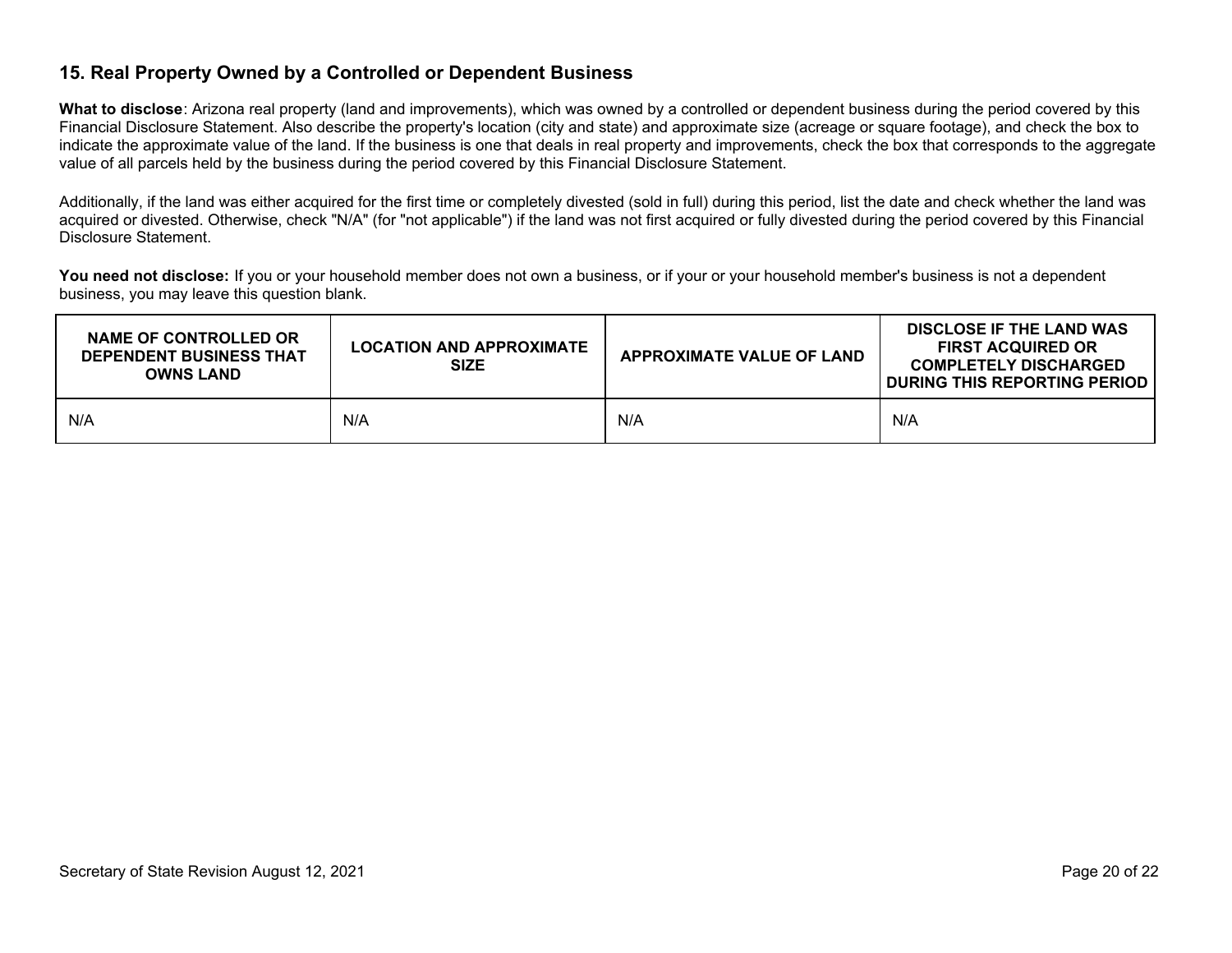#### **16. Controlled or Dependent Business' Creditors**

**What to disclose**: The name and address of each creditor to which a controlled or dependent business owed more than \$10,000, if that amount was also more than 30% of the business' total indebtedness at any time during the period covered by this Financial Disclosure Statement ("qualifying business debt".)

Additionally, if the qualifying business debt was either incurred for the first time or completely discharged (paid in full) during this period, list the date and check the box to indicate whether it was incurred or discharged. Otherwise, check "N/A" (for "not applicable") if the business debt was not first incurred or fully discharged during the period covered by this Financial Disclosure Statement.

You need not disclose: If you or your household member does not own a business, or if your or your household member's business is not a controlled or dependent business, you may leave this question blank.

| NAME OF CONTROLLED OR DEPENDENT<br><b>BUSINESS OWING THE QUALIFYING DEBT</b> | NAME AND ADDRESS OF CREDITOR (OR<br>PERSON TO WHOM PAYMENTS ARE MADE) | DISCLOSE IF THE DEBT WAS FIRST<br>INCURRED OR COMPLETELY DISCHARGED<br><b>DURING THIS REPORTING PERIOD</b> |  |
|------------------------------------------------------------------------------|-----------------------------------------------------------------------|------------------------------------------------------------------------------------------------------------|--|
| N/A                                                                          | N/A                                                                   | N/A                                                                                                        |  |